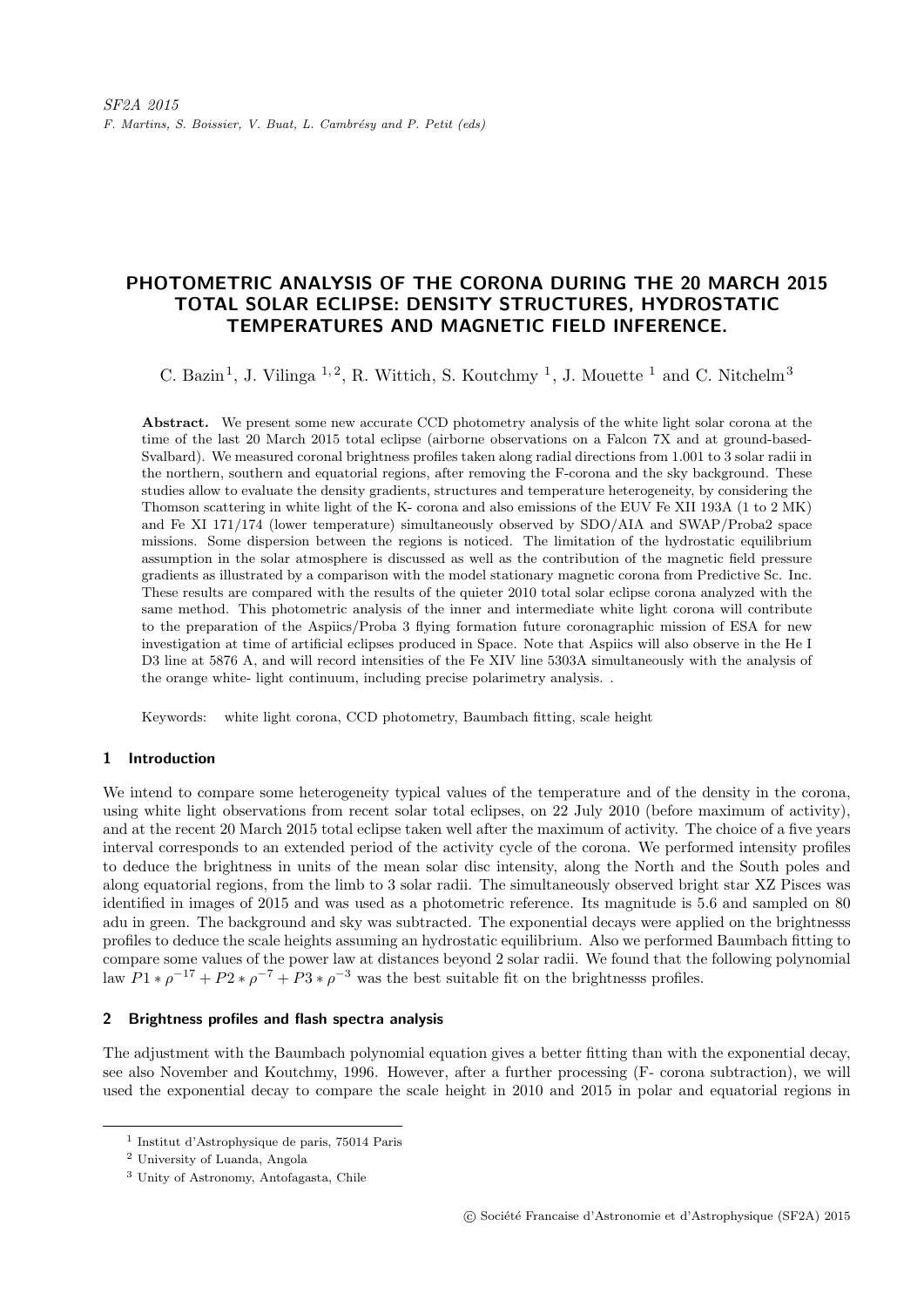#### 260 SF2A 2015

order to straightforwardly deduce the hydrostatic temperatures, see Figure 1. These results show a different behavior of the coronal structure for 2015 compared to 2010. The averaging of the North South Polar Regions and the East and West equators allows to better estimate the gradients. The sky background as well as the F corona was removed. The arrays in figure 2 summarize the results after using an exponential decay for the scale heights and hydrostatic temperatures. The coefficient values with the Baumbach polynomial fitting are indicated for evaluating the density. Comparing the helium shells extensions obtained from the flash spectra made at the same time is interesting. Flash spectra give an evaluation of the activity in the most inner parts of the corona, see Fig. 3. Finally, the following figure 4 aims at showing that the low First Ionization Potential-FIP line of Ti II and He I & He II shells seen in emission and the enhanced brightening indicates that these elements could be ionized in lower altitudes above the photosphere, and close to the Temperature minimum regions. This is done by using high cadence CCD 12 bit imaging, and in 2015 two chanels were used: one at 15 and the other at 214 flash spectra per second, with two computers for the simultaneous acquisitions and GPS chronodation.



Fig. 1. From left to right and top to bottom are shown: A is the white light images of the total solar eclipses in 2010 (24) ms of exposure time) and B is the corona in 2015 (30 ms of exposure time) to perform the radial brightness profiles. D and E are the set computed magnetic field lines from the date base of [http://www.predsci.com/hmi/field\\_lines\\_plot.php](http://www.predsci.com/hmi/field_lines_plot.php) and F are the brightness profiles, near equators and poles for both 2010 and 2015

# 3 Discussion and Conclusions

The adjustments with the Baumbach polynomial equation see figures 1 and 2 fit better than with the exponential decay. But we used the exponential decay to compare the scale height in 2010 and 2015 in polar and equatorial regions. These results show a different behaviour of the coronal structuration from 2010 and 2015. The averaging of the North South polar regions and the East and West equators allows to better estimate the gradients. The changing of the slope near 1,2 solar radii in 2010 and 1,4 solar radii in 2015 indates some temperature difference and this could indicate that hot plasma penetrate at lower altitudes with a more active Sun but this will be studied in more details The figures 3 and 4 aims to show that the low FIP like Ti II lines and the high FIP He I & He II shells seen in emission and the enhanced brightening indicates that these elements could be ionised in lower altitudes above the photosphre, and close to the Tmin regions. We compare also with coronal holes seen in 2010, 2013 and 2015, for evaluating the scales, extensions of magnetic structures, spicules and jets seen in dark on the limb, see Tavabi 2015. We found some small differences and tendency between the 2010 and the 2015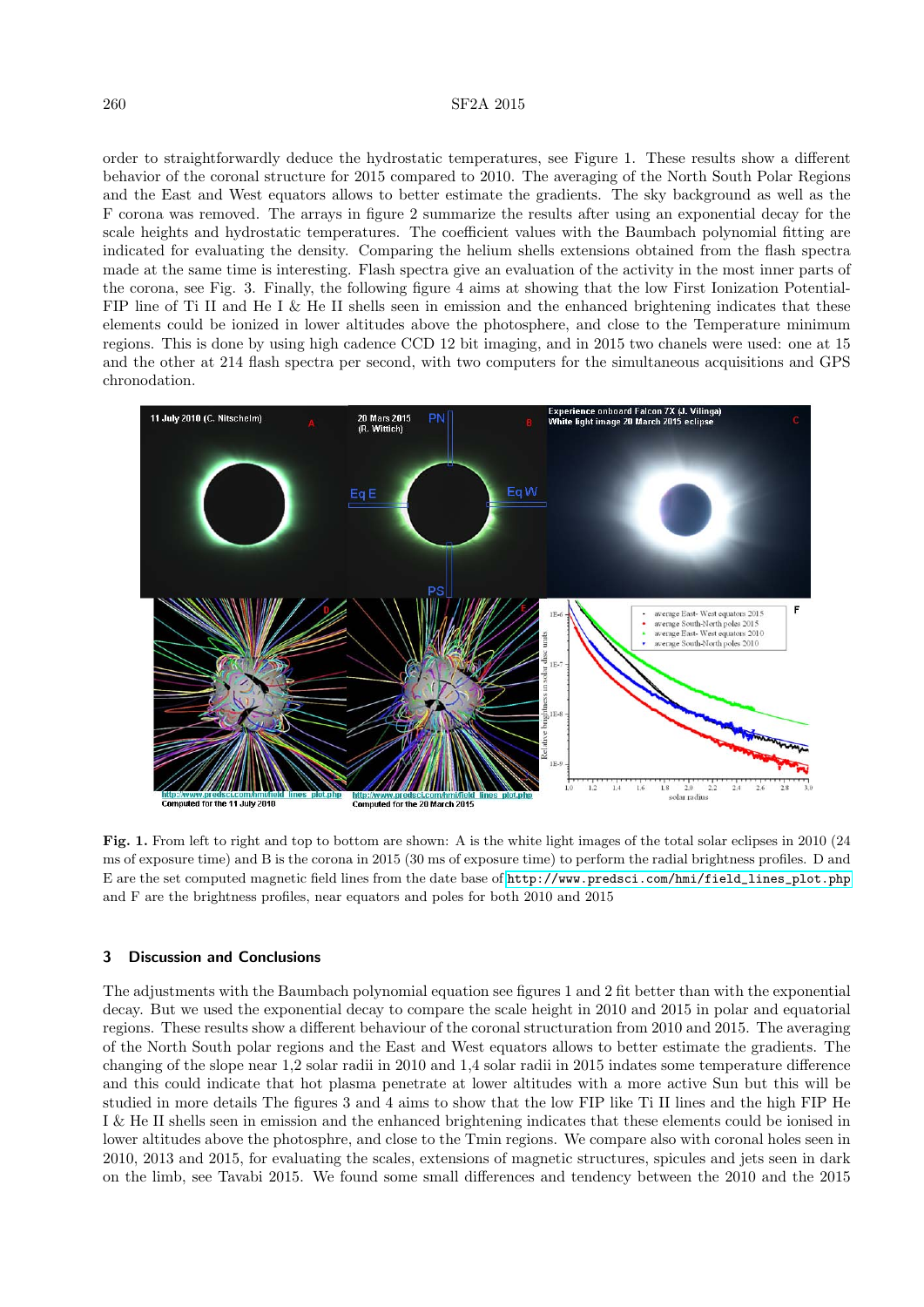

Fig. 2. Scale heights and associated temperatures deduced from the derivative of the logarithm of the Baumbach fit of the brightness radial profiles in white light. The values in the array indicates the Baumbach coefficients of the polynome after fitting.



Fig. 3. Helium shell extensions from the 2010 slitless flash spectra in optically thin layers (cool lines) but sensitive to the hot ambiant corona and especially He II which is a high FIP 54 eV, compared with the 2015 slitless flash spectra. In 2015 the clouds masked the end of C2 and the beginning of the totality.

corona. The open lines of force around the Sun show more deviation in equatorial regions in 2015 than it was in 2010. The tendency of the temperature gradients seems highier in 2015 in equatorial regions than in 2010, but the deviations are low. the extension of the helium shells also show a small increase in 2013, than it was mesured in 2013. In conclusion we found that these variations seem to be correlated, and the study of the low altitudes plays an importance using photometry, high cadence CCD flash spectra (with slit spectrograph and slitless), for studying the ionisations processes and associated with the magnetic activity. Some more analysis will be performed.